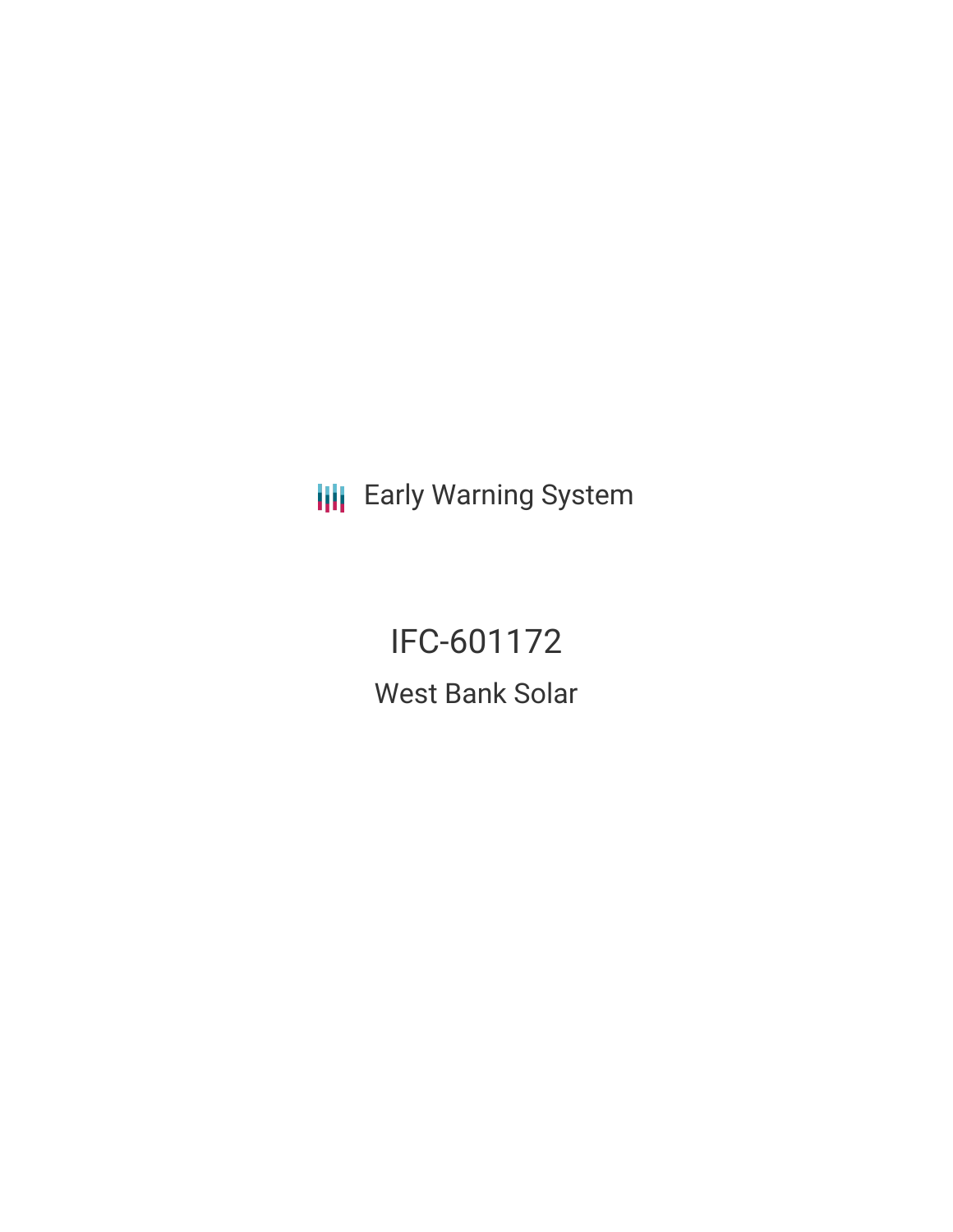## **Quick Facts**

| <b>Countries</b>              | Palestine, West Bank, Gaza                  |
|-------------------------------|---------------------------------------------|
| <b>Specific Location</b>      | West Bank                                   |
| <b>Financial Institutions</b> | International Finance Corporation (IFC)     |
| Status                        | Approved                                    |
| <b>Bank Risk Rating</b>       |                                             |
| <b>Voting Date</b>            | 2017-11-06                                  |
| <b>Borrower</b>               | <b>Government of Palestine</b>              |
| <b>Sectors</b>                | Construction, Energy, Technical Cooperation |
| Investment Type(s)            | <b>Advisory Services</b>                    |
|                               |                                             |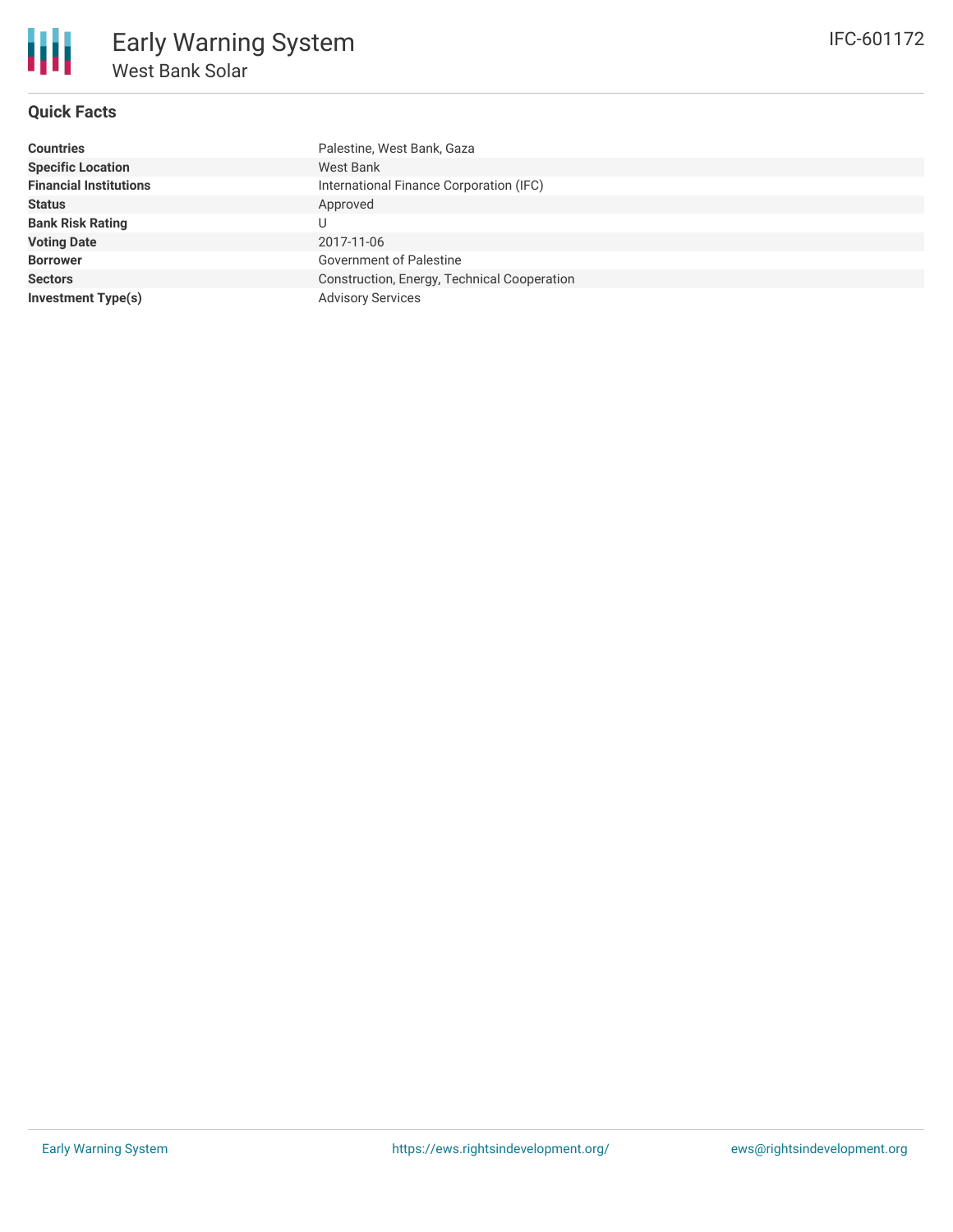

### **Project Description**

This project provides advisory services to support the Palestinian Energy and Natural Resources Authority (PENRA) in attracting private sector participation for the construction and operation of 3-4 solar PV power plants with a capacity ranging between 3 and 10MW each. IFC will act as the lead avisor and conduct a legal, technical and commercial review of the project to determine feasibility, and if feasible, will develop a public-private partnership (PPP) transactoin structure.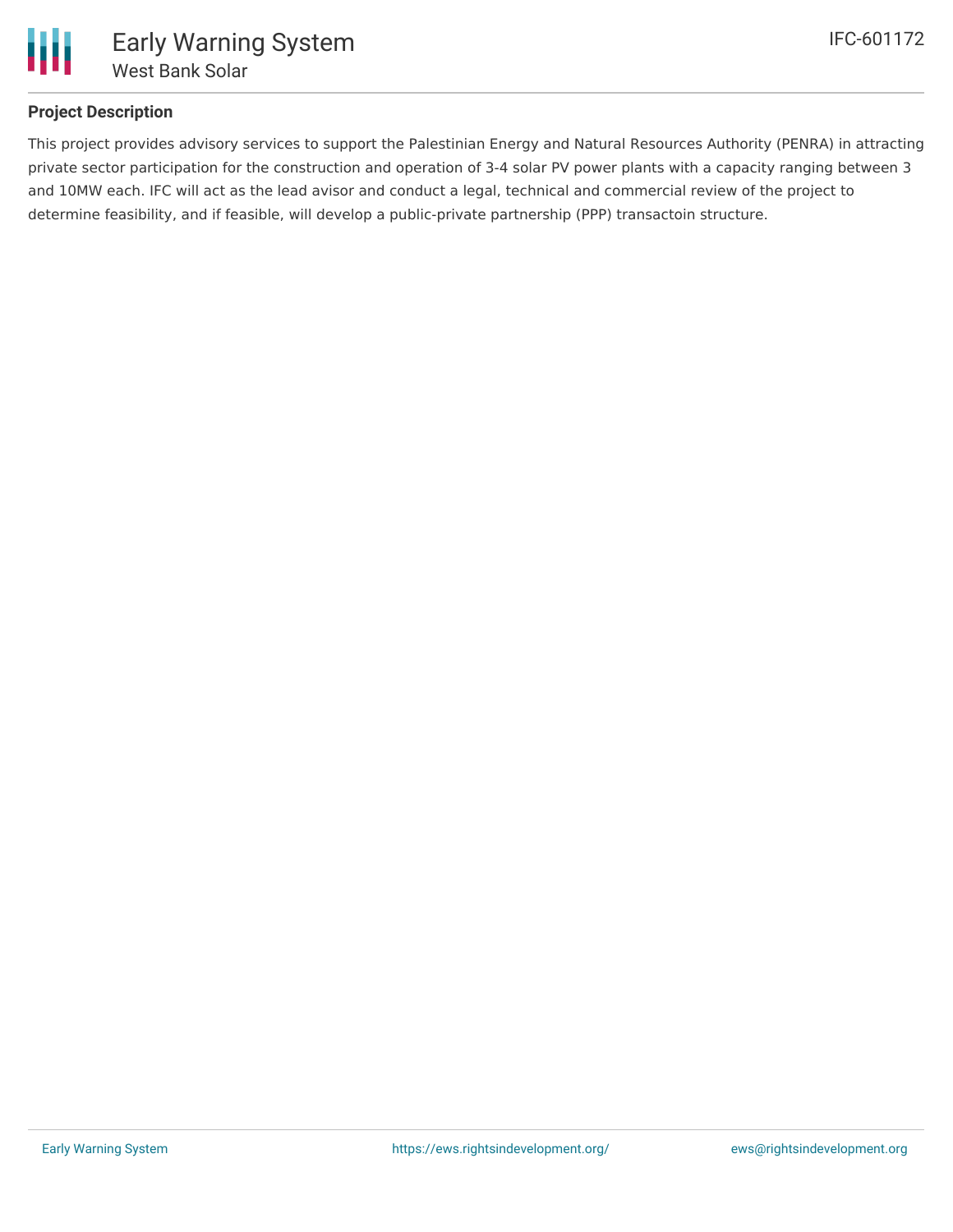#### **Investment Description**

• International Finance Corporation (IFC)